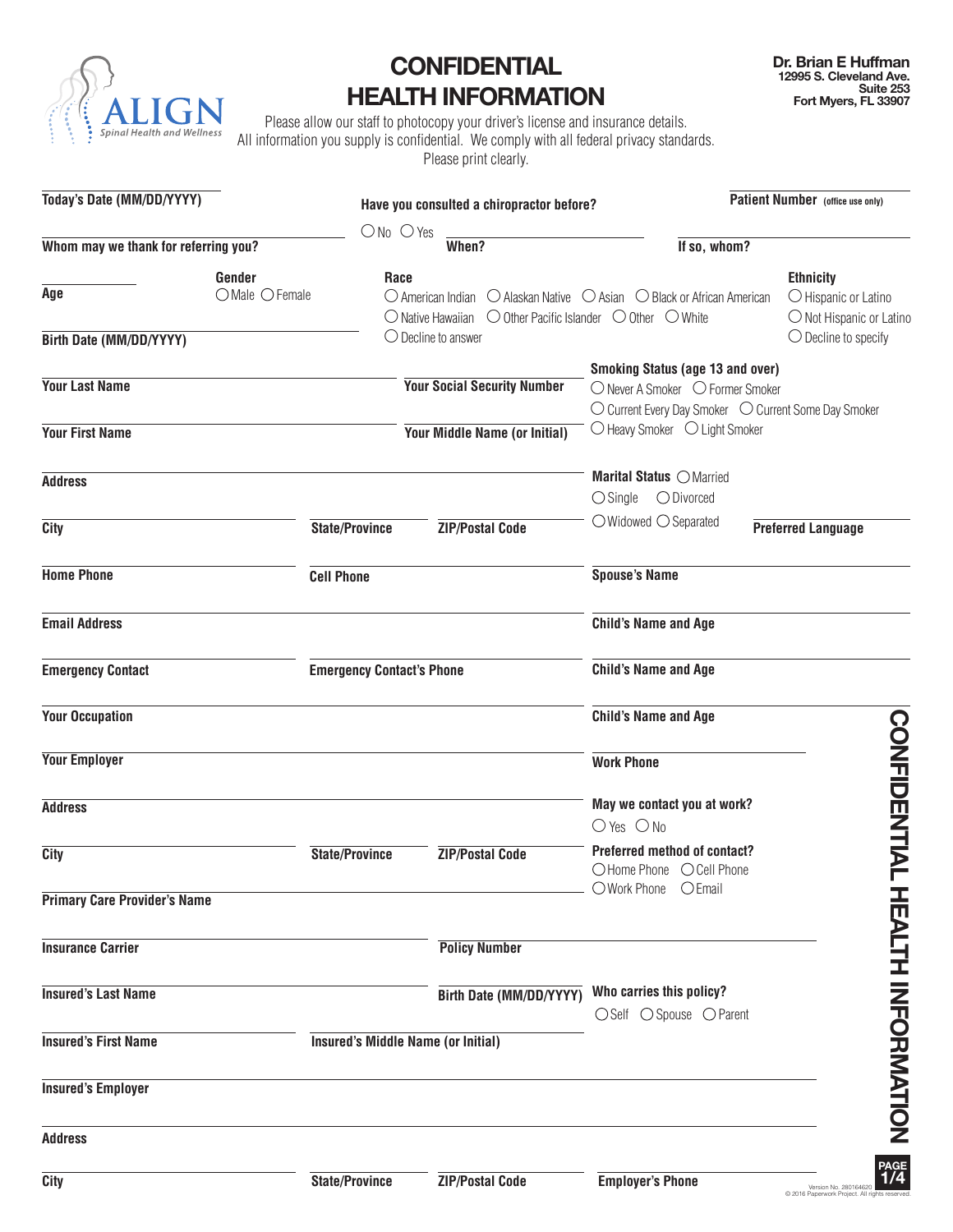## **Please describe your Primary Complaint in the space below. Use the Secondary and Additional Complaint boxes if they apply.**

| <b>Primary Complaint</b><br>The primary symptom that prompted me to seek care | <b>Secondary Complaint</b><br>The secondary symptom that prompted me to seek care | <b>Additional Complaint</b><br>The additional symptom that prompted me to seek care | ( <i>VVIIBIB QUBS ILIIQIL!)</i><br>Circle the area(s) on th<br>illustration.<br>"0" for current condition<br>"X" for conditions experie<br>in the past |
|-------------------------------------------------------------------------------|-----------------------------------------------------------------------------------|-------------------------------------------------------------------------------------|--------------------------------------------------------------------------------------------------------------------------------------------------------|
| And are the result of (darken circle):                                        | And are the result of (darken circle):                                            | And are the result of (darken circle):                                              |                                                                                                                                                        |
| $\bigcirc$ An accident or injury                                              | $\bigcirc$ An accident or injury                                                  | $\bigcirc$ An accident or injury                                                    |                                                                                                                                                        |
|                                                                               |                                                                                   | $\bigcirc$ Work $\bigcirc$ Auto $\bigcirc$ Other $\_\_$                             |                                                                                                                                                        |
| $\bigcirc$ A worsening long-term problem                                      | $\bigcirc$ A worsening long-term problem                                          | $\bigcirc$ A worsening long-term problem                                            |                                                                                                                                                        |
| $\bigcirc$ An interest in: $\bigcirc$ Wellness $\bigcirc$ Other               | $\bigcirc$ An interest in: $\bigcirc$ Wellness $\bigcirc$ Other                   | ○ An interest in: ○ Wellness ○ Other                                                |                                                                                                                                                        |
| <b>Onset</b> (When did you first notice your current                          | <b>Onset</b> (When did you first notice your current                              | <b>Onset</b> (When did you first notice your current                                |                                                                                                                                                        |
|                                                                               | symptoms?) $\frac{1}{2}$                                                          | symptoms?) $\qquad \qquad$                                                          |                                                                                                                                                        |
| <b>Prior interventions</b> (What have you done to relieve                     | <b>Prior interventions</b> (What have you done to relieve                         | Prior interventions (What have you done to relieve                                  |                                                                                                                                                        |
| the symptoms?)                                                                | the symptoms?)                                                                    | the symptoms?)                                                                      |                                                                                                                                                        |
| $\bigcirc$ Prescription medication                                            | $\bigcirc$ Prescription medication                                                | $\bigcirc$ Prescription medication                                                  |                                                                                                                                                        |
| $\bigcirc$ Acupuncture                                                        | $\bigcirc$ Acupuncture                                                            | $\bigcirc$ Acupuncture                                                              |                                                                                                                                                        |
| $\bigcirc$ Over-the-counter drugs                                             | $\bigcirc$ Over-the-counter drugs                                                 | $\bigcirc$ Over-the-counter drugs                                                   |                                                                                                                                                        |
| $\bigcirc$ Chiropractic                                                       | $\bigcirc$ Chiropractic                                                           | $\bigcirc$ Chiropractic                                                             |                                                                                                                                                        |
| $\bigcirc$ Homeopathic remedies                                               | O Massage                                                                         | $\bigcirc$ Massage                                                                  |                                                                                                                                                        |
| O Massage                                                                     | $\bigcirc$ Homeopathic remedies                                                   | $\bigcirc$ Homeopathic remedies                                                     |                                                                                                                                                        |
| $\bigcirc$ Physical therapy                                                   | $\bigcirc$ Physical therapy                                                       | $\bigcirc$ Physical therapy                                                         |                                                                                                                                                        |
| $\bigcirc$ Ice                                                                | $\bigcirc$ lce                                                                    | $\bigcirc$ Ice                                                                      |                                                                                                                                                        |
| $\bigcirc$ Surgery                                                            | $\bigcirc$ Heat                                                                   | $\bigcirc$ Surgery                                                                  |                                                                                                                                                        |
| $\bigcirc$ Heat                                                               | $\bigcirc$ Surgery                                                                | $\bigcirc$ Heat                                                                     |                                                                                                                                                        |
|                                                                               |                                                                                   |                                                                                     |                                                                                                                                                        |
| 1. What else should Dr. Huffman know about your current condition?            |                                                                                   |                                                                                     |                                                                                                                                                        |

#### **2. How does your current condition interfere with your:**

| Work or career:                    |  |  |
|------------------------------------|--|--|
| <b>Recreational activities:</b>    |  |  |
| <b>Household responsibilities:</b> |  |  |
| <b>Personal relationships:</b>     |  |  |

### **3. Review of Systems**

Chiropractic care focuses on the integrity of your nervous system, which controls and regulates your entire body. Please darken the circle beside any condition that you've **Had** or currently **Have** and initial to the right.

| a. Musculoskeletal<br><b>Had Have</b><br>$\bigcirc$ $\bigcirc$ Osteoporosis<br>$\bigcirc$ $\bigcirc$ Knee injuries | <b>Had Have</b><br>$\bigcirc$ $\bigcirc$ Arthritis                                                 | <b>Had Have</b><br>$\circ$ $\circ$ Scoliosis<br>$\circ$ $\circ$ Foot/ankle pain $\circ$ $\circ$ Shoulder problems $\circ$ $\circ$ Elbow/wrist pain $\circ$ $\circ$ TMJ issues | <b>Had Have</b><br>$\bigcirc$ $\bigcirc$ Neck pain                               | <b>Had Have</b>                                                 | <b>Had Have</b><br>$\bigcirc$ $\bigcirc$ Back problems $\bigcirc$ $\bigcirc$ Hip disorders<br>$\bigcirc$ $\bigcirc$ Poor posture | NONE $\bigcirc$<br>Initials ______                                        |
|--------------------------------------------------------------------------------------------------------------------|----------------------------------------------------------------------------------------------------|-------------------------------------------------------------------------------------------------------------------------------------------------------------------------------|----------------------------------------------------------------------------------|-----------------------------------------------------------------|----------------------------------------------------------------------------------------------------------------------------------|---------------------------------------------------------------------------|
| b. Neurological<br><b>Had Have</b><br>$\bigcirc$ $\bigcirc$ Anxiety                                                | <b>Had Have</b><br>◯ Depression<br>∩                                                               | <b>Had Have</b><br>$\bigcirc$ Headache<br>∩                                                                                                                                   | <b>Had Have</b><br>$\bigcirc$ Dizziness<br>$\left( \right)$                      | <b>Had Have</b><br>$\bigcirc$ Pins and<br>∩<br>needles          | <b>Had Have</b><br>$\bigcirc$ Numbness<br>$\bigcirc$                                                                             | $NONE$<br>Initials                                                        |
| c. Cardiovascular<br><b>Had Have</b><br>$\bigcirc$ High blood<br>$\left( \right)$<br>pressure                      | <b>Had Have</b><br>$\bigcirc$ Low blood<br>$\left(\begin{array}{c} \end{array}\right)$<br>pressure | <b>Had Have</b><br>$\bigcirc$ High cholesterol<br>$\bigcirc$                                                                                                                  | <b>Had Have</b><br>$\bigcirc$ $\bigcirc$ Poor circulation                        | <b>Had Have</b><br>$\bigcirc$ $\bigcirc$ Angina                 | <b>Had Have</b><br>OExcessive<br>()<br>bruising                                                                                  | NONE $\bigcirc$<br><b>Patient name</b><br>Initials                        |
| d. Respiratory<br><b>Had Have</b><br>$\circ$ $\circ$ Asthma                                                        | <b>Had Have</b><br>O Apnea<br>$\left( \right)$                                                     | <b>Had Have</b><br>$\bigcirc$ Emphysema<br>$\bigcirc$                                                                                                                         | <b>Had Have</b><br>$\bigcirc$ $\bigcirc$ Hay fever                               | <b>Had Have</b><br>○ Shortness<br>$\left( \right)$<br>of breath | <b>Had Have</b><br>OPneumonia<br>$\left( \right)$                                                                                | NONE $\bigcirc$<br><b>Patient Number</b><br>Initials<br>(office use only) |
| e. Digestive<br>Had Have<br>$\circ$ $\circ$ Anorexia/bulimia $\circ$ $\circ$ Ulcer                                 | Had Have                                                                                           | <b>Had Have</b><br>$\left( \right)$                                                                                                                                           | <b>Had Have</b><br>$\bigcirc$ Food sensitivities $\bigcirc$ $\bigcirc$ Heartburn | Had Have<br>O Constipation<br>O                                 | <b>Had Have</b><br>$\circ$ $\circ$ Diarrhea                                                                                      | NONE $\bigcirc$<br><b>Doctor's Initials</b><br>Initials                   |
| f. Sensory<br>Had Have<br>$\circ$ $\circ$ Blurred vision                                                           | <b>Had Have</b><br>$\circ$ $\circ$ $\circ$ Ringing in ears $\circ$ $\circ$ Hearing loss            | Had Have                                                                                                                                                                      | <b>Had Have</b><br>$\circ$ Chronic ear<br>Ő<br>infection                         | <b>Had Have</b><br>Ő                                            | Had Have<br>$\bigcirc$ Loss of smell $\bigcirc$ $\bigcirc$ Loss of taste                                                         | NONE $\bigcirc$<br>Dr. Brian E Huffman<br>Initials                        |
| g. Skin<br>Had Have<br>$\bigcirc$ Skin cancer<br>( )                                                               | <b>Had Have</b><br>O Psoriasis<br>$\left( \right)$                                                 | <b>Had Have</b><br>$\bigcirc$ Eczema<br>$\left( \right)$                                                                                                                      | <b>Had Have</b><br>$\bigcirc$ Acne<br>$\left( \right)$                           | <b>Had Have</b><br>$\bigcirc$ Hair loss<br>$\left( \right)$     | <b>Had Have</b><br>$\bigcirc$ Rash<br>( )                                                                                        | $NONE$<br><b>PAGE</b><br>2/4<br>Initials                                  |

#### **Location**

(Where does it hurt?) le mced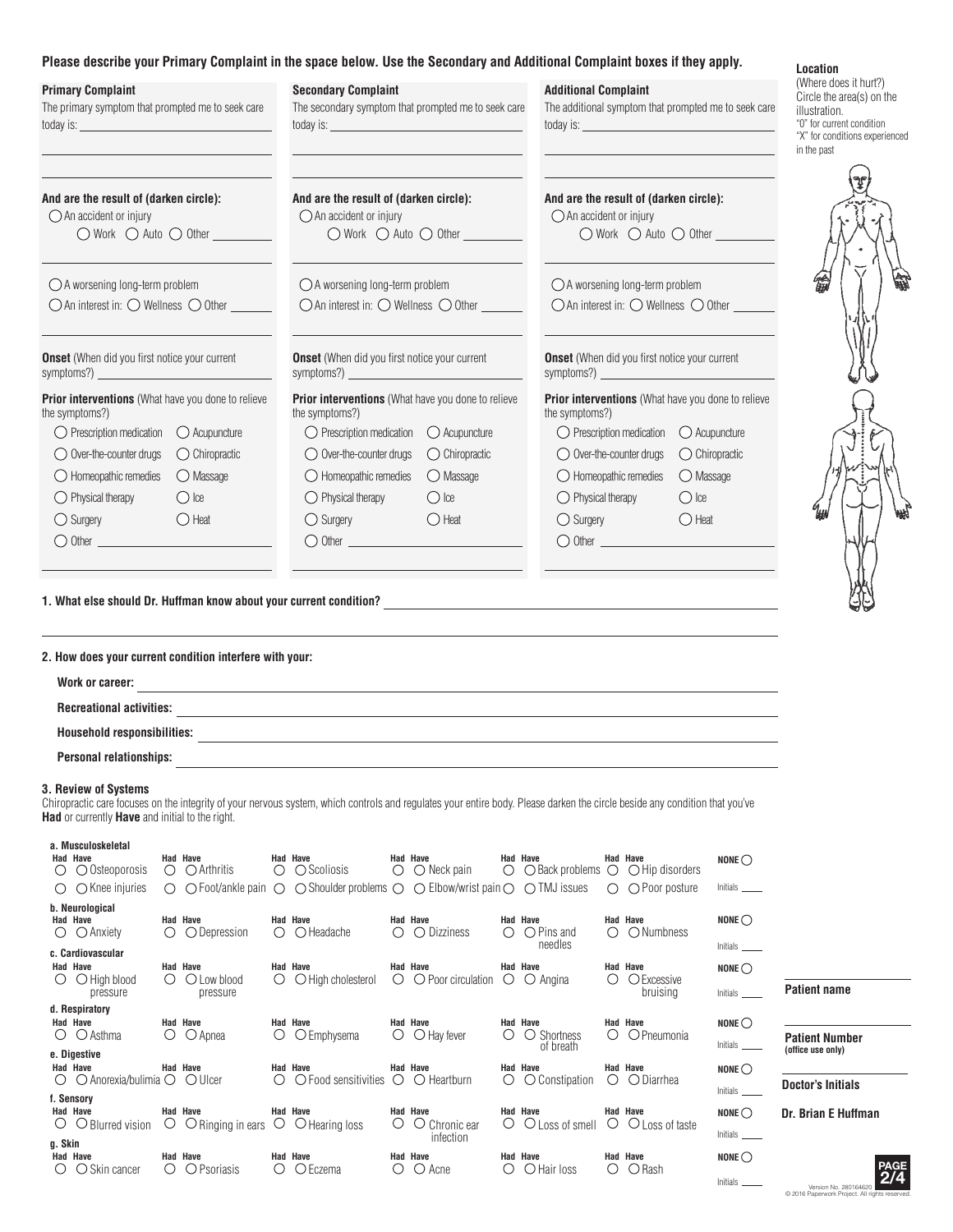|          | <i>(Continued from previous page)</i>                                                                                                                                                                                                                                                                                                                                                                                                                                                                                                                                                                                                                                                                                                                                                                                                                   |                                                                                                                                                                                                                                               |                                                                                                                                                                                                                                 |                                                                                                                                                                                                                                     |          |                                                                                                                                                     |                                                                                                                                                                                                                                                                                                                                                                  |               |                                                                                                                                                                                                                                                                                                                 |                                                                                                                                                                                                          |                                                                                                                                                                                                                                                                                                                                                                                                                                                          |                                                                                                                                                                                         |                                                                              |                                                                  |
|----------|---------------------------------------------------------------------------------------------------------------------------------------------------------------------------------------------------------------------------------------------------------------------------------------------------------------------------------------------------------------------------------------------------------------------------------------------------------------------------------------------------------------------------------------------------------------------------------------------------------------------------------------------------------------------------------------------------------------------------------------------------------------------------------------------------------------------------------------------------------|-----------------------------------------------------------------------------------------------------------------------------------------------------------------------------------------------------------------------------------------------|---------------------------------------------------------------------------------------------------------------------------------------------------------------------------------------------------------------------------------|-------------------------------------------------------------------------------------------------------------------------------------------------------------------------------------------------------------------------------------|----------|-----------------------------------------------------------------------------------------------------------------------------------------------------|------------------------------------------------------------------------------------------------------------------------------------------------------------------------------------------------------------------------------------------------------------------------------------------------------------------------------------------------------------------|---------------|-----------------------------------------------------------------------------------------------------------------------------------------------------------------------------------------------------------------------------------------------------------------------------------------------------------------|----------------------------------------------------------------------------------------------------------------------------------------------------------------------------------------------------------|----------------------------------------------------------------------------------------------------------------------------------------------------------------------------------------------------------------------------------------------------------------------------------------------------------------------------------------------------------------------------------------------------------------------------------------------------------|-----------------------------------------------------------------------------------------------------------------------------------------------------------------------------------------|------------------------------------------------------------------------------|------------------------------------------------------------------|
|          | h. Endocrine<br>Had Have<br>$\circ$ $\circ$ Thyroid issues<br>i. Genitourinary                                                                                                                                                                                                                                                                                                                                                                                                                                                                                                                                                                                                                                                                                                                                                                          | Had Have<br>$\bigcirc$ $\bigcirc$ Immune                                                                                                                                                                                                      | $\circ$<br>disorders                                                                                                                                                                                                            | <b>Had Have</b><br>O Hypoglycemia                                                                                                                                                                                                   | Had Have |                                                                                                                                                     | $\circ$ $\circ$ Frequent<br>infection                                                                                                                                                                                                                                                                                                                            | Had Have<br>О | $\bigcirc$ Swollen glands $\bigcirc$ $\bigcirc$ Low energy                                                                                                                                                                                                                                                      |                                                                                                                                                                                                          | Had Have                                                                                                                                                                                                                                                                                                                                                                                                                                                 |                                                                                                                                                                                         | NONE $\bigcirc$<br>Initials                                                  | <b>Patient name</b>                                              |
| O        | Had Have<br>$\bigcirc$ Kidney stones<br>j. Constitutional                                                                                                                                                                                                                                                                                                                                                                                                                                                                                                                                                                                                                                                                                                                                                                                               | Had Have<br>$\circ$ $\circ$ Infertility                                                                                                                                                                                                       | O                                                                                                                                                                                                                               | Had Have<br>$\bigcirc$ Bedwetting                                                                                                                                                                                                   | Had Have |                                                                                                                                                     | $\circ$ $\circ$ Prostate issues $\circ$                                                                                                                                                                                                                                                                                                                          | Had Have      | $\circ$ Erectile<br>dysfunction                                                                                                                                                                                                                                                                                 |                                                                                                                                                                                                          | Had Have<br>$\bigcirc$ $\bigcirc$ PMS symptoms                                                                                                                                                                                                                                                                                                                                                                                                           |                                                                                                                                                                                         | NONE $\bigcirc$<br>Initials                                                  | <b>Patient Number</b><br>(office use only)                       |
| $\circ$  | Had Have<br>$\bigcirc$ Fainting                                                                                                                                                                                                                                                                                                                                                                                                                                                                                                                                                                                                                                                                                                                                                                                                                         | Had Have<br>$\bigcirc$ $\bigcirc$ Low libido                                                                                                                                                                                                  |                                                                                                                                                                                                                                 | Had Have<br>$\bigcirc$ $\bigcirc$ Poor appetite                                                                                                                                                                                     | Had Have | $\circ$ $\circ$ Fatigue                                                                                                                             |                                                                                                                                                                                                                                                                                                                                                                  | Had Have<br>O | $\bigcirc$ Sudden weight $\bigcirc$<br>gain/loss (circle one)                                                                                                                                                                                                                                                   |                                                                                                                                                                                                          | Had Have<br>◯ Weakness                                                                                                                                                                                                                                                                                                                                                                                                                                   |                                                                                                                                                                                         | NONE $\bigcirc$                                                              | $\bigcirc$ All other systems negative                            |
|          | Past Personal, Family and Social History                                                                                                                                                                                                                                                                                                                                                                                                                                                                                                                                                                                                                                                                                                                                                                                                                |                                                                                                                                                                                                                                               |                                                                                                                                                                                                                                 | Please identify your past health history, including accidents, injuries, illnesses and treatments. Please complete each section fully.                                                                                              |          |                                                                                                                                                     |                                                                                                                                                                                                                                                                                                                                                                  |               |                                                                                                                                                                                                                                                                                                                 |                                                                                                                                                                                                          |                                                                                                                                                                                                                                                                                                                                                                                                                                                          |                                                                                                                                                                                         |                                                                              |                                                                  |
| PERSONAL | 4. Illnesses<br>Check the illnesses you have Had in the past or Have now.<br>Had Have<br>$\bigcirc$<br>AIDS<br>U<br>$\bigcirc$<br>( )<br>Alcoholism<br>$\bigcirc$<br>C<br>Allergies<br>$\bigcirc$<br>O<br>$\bigcirc$<br>O<br>Cancer<br>$\bigcirc$<br>O<br>Chicken pox<br>$\bigcirc$<br>O<br><b>Diabetes</b><br>$\bigcirc$<br>O<br>Epilepsy<br>O<br>$\bigcirc$<br>Glaucoma<br>$\bigcirc$<br>$\bigcirc$<br>Goiter<br>$\bigcirc$<br>$\bigcirc$<br>Gout<br>$\bigcirc$<br>$\bigcirc$<br>Heart disease<br>$\bigcirc$<br>$\bigcirc$<br>Hepatitis<br>$\bigcirc$<br>О<br><b>HIV Positive</b><br>$\bigcirc$<br>$\bigcirc$<br>Malaria<br>$\bigcirc$<br>O<br><b>Measles</b><br>$\bigcirc$<br>O<br>$\bigcirc$<br><b>Mumps</b><br>$\bigcirc$<br>Polio<br>O<br>$\bigcirc$<br>O<br>$\bigcirc$<br>Scarlet fever<br>$\bigcirc$<br>O<br>$\bigcirc$<br>$\bigcirc$<br>Stroke | Arteriosclerosis<br><b>Multiple Sclerosis</b><br>Rheumatic fever<br>Sexually transmitted disease                                                                                                                                              | Had Have<br>$\bigcirc$<br>O<br>$\bigcirc$<br>$\bigcirc$<br>$\bigcirc$<br>$\bigcirc$<br>Ulcer<br>$\bigcirc$<br>O<br>Other:<br>7. Allergies<br>No<br>Yes<br>O<br>( )<br>If Yes please list:<br>$\bigcirc$<br>$\cup$<br>$\bigcirc$ | Tuberculosis<br>Typhoid fever<br>Are you allergic to any medications?<br>8. Injuries<br>Have you ever<br>Had a fractured or broken bone<br>Had a spine or nerve disorder<br>Been knocked unconscious<br>Been injured in an accident |          | O<br>O<br>$\bigcirc$<br>$\bigcirc$<br>O<br>O<br>$\bigcirc$<br>$\bigcirc$<br>O<br>$\bigcirc$<br>$\bigcirc$<br>$\bigcirc$<br>$\bigcirc$<br>$\bigcirc$ | 5. Operations<br>Surgical interventions, which may or<br>may not have included hospitalization.<br>Appendix removal<br>Bypass surgery<br>Cancer<br>Cosmetic surgery<br>Elective surgery: _________<br>Eye surgery<br>Hysterectomy<br>Pacemaker<br>Tonsillectomy<br>Vasectomy<br>Other: $\qquad \qquad$<br>$\bigcirc$<br>Received a tattoo<br>Had a body piercing |               | Spine<br><u> 1980 - Johann Barbara, martxa alemaniar a</u><br>Used a crutch or other support<br>Used neck or back bracing                                                                                                                                                                                       | Past<br>$\bigcirc$<br>$\bigcirc$<br>$\bigcirc$<br>$\bigcirc$<br>$\bigcirc$<br>$\bigcirc$<br>$\bigcirc$<br>$\bigcirc$<br>$\bigcirc$<br>$\bigcirc$<br>$\bigcirc$<br>$\bigcirc$<br>$\bigcirc$<br>$\bigcirc$ | 6. Treatments<br>Check the ones you've received in the<br>Past or are receiving Currently.<br>Currently<br>Ő<br>$\bigcirc$<br>$\bigcirc$<br>$\bigcirc$<br>$\bigcirc$<br>$\bigcirc$<br>$\bigcirc$<br>Dialysis<br>$\bigcirc$<br>Herbs<br>$\bigcirc$<br>$\bigcirc$<br>$\bigcirc$<br>Inhaler<br>$\bigcirc$<br>$\bigcirc$<br>$\bigcirc$<br>(Please list below all prescription, over-the-counter,<br>natural supplements, enzymes, vitamins and<br>minerals): | Acupuncture<br>Antibiotics<br>Birth control pills<br><b>Blood transfusions</b><br>Chemotherapy<br>Chiropractic care<br>Homeopathy<br>Massage therapy<br>Physical therapy<br>Medications | Hormone replacement                                                          | <b>Consultation Notes</b>                                        |
|          | 9. Family History<br><b>Relative</b>                                                                                                                                                                                                                                                                                                                                                                                                                                                                                                                                                                                                                                                                                                                                                                                                                    |                                                                                                                                                                                                                                               | Age (If living) State of health                                                                                                                                                                                                 | Some health issues are hereditary. Tell Dr. Huffman about the health of your immediate family members.                                                                                                                              |          |                                                                                                                                                     | <b>Illnesses</b>                                                                                                                                                                                                                                                                                                                                                 |               |                                                                                                                                                                                                                                                                                                                 |                                                                                                                                                                                                          | Age at death                                                                                                                                                                                                                                                                                                                                                                                                                                             |                                                                                                                                                                                         | <b>Cause of death</b>                                                        |                                                                  |
| FAMILY   | Mother<br>Father<br>Sister 1<br>Sister 2<br>Brother 1<br>Brother 2                                                                                                                                                                                                                                                                                                                                                                                                                                                                                                                                                                                                                                                                                                                                                                                      | $\label{eq:2} \mathcal{L} = \left\{ \begin{array}{ll} \mathcal{L}_{\text{max}} & \mathcal{L}_{\text{max}} \\ \mathcal{L}_{\text{max}} & \mathcal{L}_{\text{max}} \end{array} \right.$<br><u> a serial de la p</u><br>$\overline{\phantom{a}}$ | Good Poor<br>$\bigcirc$<br>$\cup$<br>$\circ$<br>$\circ$<br>$\circlearrowright$<br>$\circlearrowright$<br>$O$ $O$<br>$\bigcirc$<br>$\circ$<br>$\circ$<br>$\circlearrowright$<br>$\circlearrowright$                              |                                                                                                                                                                                                                                     |          |                                                                                                                                                     |                                                                                                                                                                                                                                                                                                                                                                  |               | <u> 1989 - Andrea Stadt Britain, amerikansk politiker (</u><br><u> 1989 - Johann Stoff, Amerikaansk politiker († 1908)</u><br><u> 1989 - Johann Stein, fransk kampbeskip (d. 1989)</u><br><u> 1989 - Johann Stein, marwolaethau a bhann an t-Amhair ann an t-Amhair an t-Amhair an t-Amhair an t-Amhair an </u> |                                                                                                                                                                                                          |                                                                                                                                                                                                                                                                                                                                                                                                                                                          | Natural Illness<br>$\bigcirc$<br>$\bigcirc$<br>O<br>$\bigcirc$<br>$\bigcirc$<br>O                                                                                                       | $\cup$<br>$\bigcirc$<br>$\bigcirc$<br>$\bigcirc$<br>$\bigcirc$<br>$\bigcirc$ |                                                                  |
|          | 11. Social History                                                                                                                                                                                                                                                                                                                                                                                                                                                                                                                                                                                                                                                                                                                                                                                                                                      |                                                                                                                                                                                                                                               |                                                                                                                                                                                                                                 | 10. Are there any other hereditary health issues that you know about?                                                                                                                                                               |          |                                                                                                                                                     |                                                                                                                                                                                                                                                                                                                                                                  |               |                                                                                                                                                                                                                                                                                                                 |                                                                                                                                                                                                          |                                                                                                                                                                                                                                                                                                                                                                                                                                                          |                                                                                                                                                                                         |                                                                              |                                                                  |
|          | Tell Dr. Huffman about your health habits and stress levels.<br>Alcohol use                                                                                                                                                                                                                                                                                                                                                                                                                                                                                                                                                                                                                                                                                                                                                                             |                                                                                                                                                                                                                                               | $\bigcirc$ Daily $\bigcirc$ Weekly How much?                                                                                                                                                                                    |                                                                                                                                                                                                                                     |          |                                                                                                                                                     |                                                                                                                                                                                                                                                                                                                                                                  |               | Prayer or meditation?                                                                                                                                                                                                                                                                                           |                                                                                                                                                                                                          | $\bigcirc$ Yes                                                                                                                                                                                                                                                                                                                                                                                                                                           |                                                                                                                                                                                         | ONO                                                                          |                                                                  |
| SOCIAL   | Coffee use<br>Tobacco use<br>Exercising<br>Pain relievers<br>Soft drinks<br>Water intake                                                                                                                                                                                                                                                                                                                                                                                                                                                                                                                                                                                                                                                                                                                                                                | $\bigcirc$ Daily<br>$\bigcirc$ Daily $\bigcirc$ Weekly<br>$\bigcirc$ Daily                                                                                                                                                                    | $\bigcirc$ Daily $\bigcirc$ Weekly How much?<br>○ Daily ○ Weekly How much?<br>$\bigcirc$ Weekly<br>How much?<br>How much?<br>$\bigcirc$ Weekly<br>How much?<br>◯ Daily ◯ Weekly How much?                                       | <u> 1989 - Johann Barn, mars eta bainar eta idazlea (</u><br>the control of the control of the control of<br><u> 1989 - Johann Barn, mars eta bainar eta baina eta baina eta baina eta baina eta baina eta baina eta baina e</u>    |          |                                                                                                                                                     |                                                                                                                                                                                                                                                                                                                                                                  |               | Job pressure/stress?<br>Financial peace?<br>Vaccinated?<br>Mercury fillings?<br>Recreational drugs?                                                                                                                                                                                                             |                                                                                                                                                                                                          | $\bigcirc$ Yes<br>$\bigcirc$ Yes<br>$\bigcirc$ Yes<br>$\bigcirc$ Yes<br>$\bigcirc$ Yes                                                                                                                                                                                                                                                                                                                                                                   |                                                                                                                                                                                         | ONo<br>ONO<br>ONO<br>ONO<br>$\bigcirc$ No                                    | <b>Doctor's Initials</b><br>Dr. Brian E Huffman                  |
|          | Hobbies: _                                                                                                                                                                                                                                                                                                                                                                                                                                                                                                                                                                                                                                                                                                                                                                                                                                              |                                                                                                                                                                                                                                               |                                                                                                                                                                                                                                 |                                                                                                                                                                                                                                     |          |                                                                                                                                                     |                                                                                                                                                                                                                                                                                                                                                                  |               |                                                                                                                                                                                                                                                                                                                 |                                                                                                                                                                                                          |                                                                                                                                                                                                                                                                                                                                                                                                                                                          |                                                                                                                                                                                         |                                                                              | Version No. 280164620<br>C 2016 Paperwork Project. All rights re |